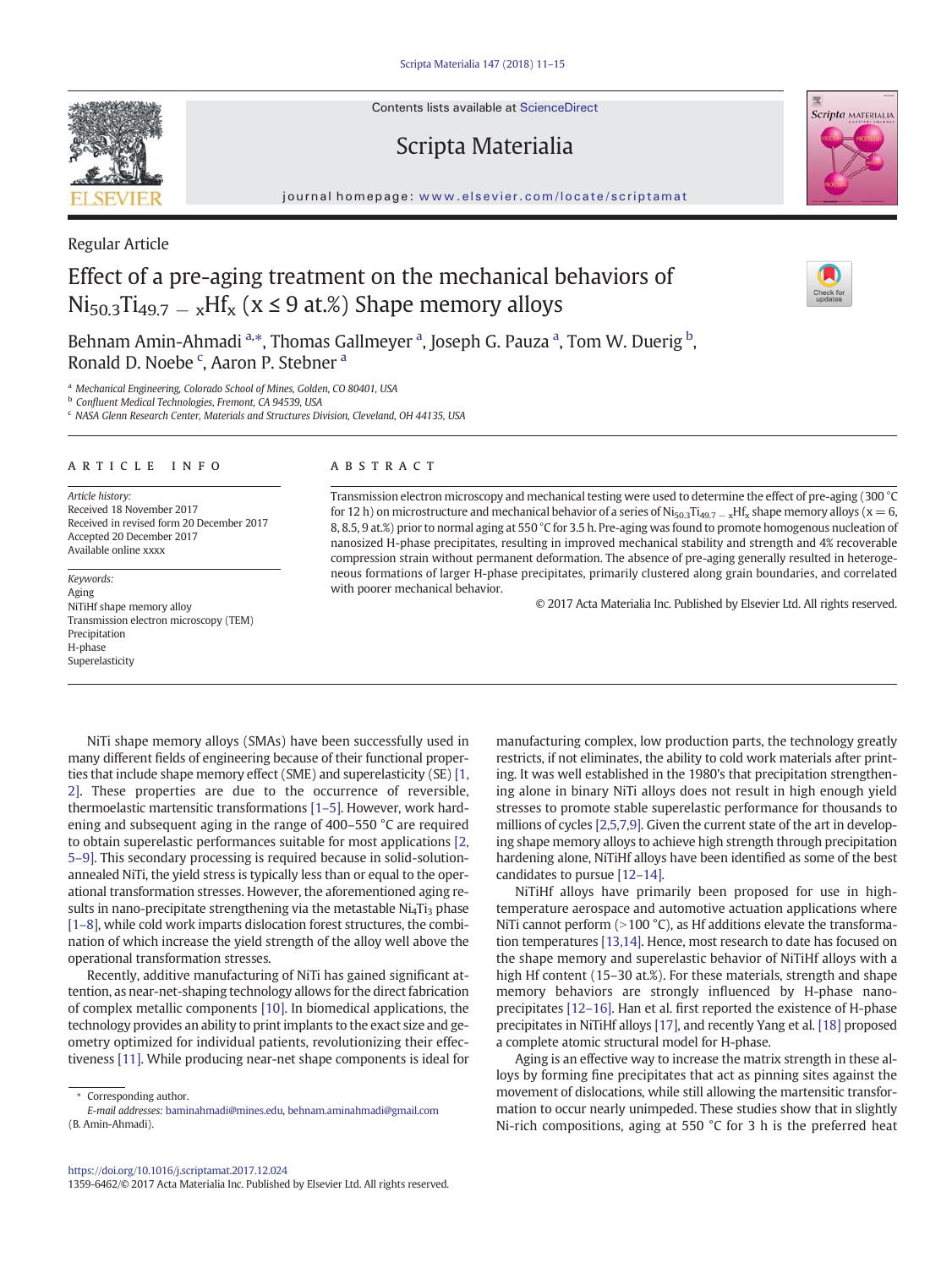<span id="page-1-0"></span>treatment to achieve high recoverable strain, high strength, excellent superelastic behavior, and microstructural and dimensional stability due to presence of a homogeneous distribution of densely packed nanosized precipitates throughout the matrix [19–[23\].](#page-3-0)

It is already reported that H-phase precipitates are richer in Ni and Hf, their homogeneous distribution in the high  $(>15$  at.%) Hf containing alloys can be attributed to Hf supersaturation in materials that are only slightly Ni-rich, such as the widely studied  $\text{Ni}_{50.3}(\text{Ti},\text{Hf})_{49.7}$  type alloys. However, alloys with lower Hf content in this stoichiometry range have not been as widely investigated and the effects of heat treatments on H-phase precipitation and resulting properties in these compositions are not currently understood.

This study is part of a larger effort to develop new NiTiHf alloys that can be produced by additive manufacturing for biomedical implants. Consequently, the alloys have to be (mostly) austenitic at body temperature (austenite finish temperature  $A_f < 37$  °C in most cases) and thus lower Hf content (6–9 at.%) materials were investigated. In order to strengthen the alloys solely through H-phase precipitation hardening, initially, we tried the same heat treatments found to be close to optimal in the more Hf-rich compositions (Hf  $>$  15 at.%), a single step 550 °C for 3 h aging treatment. However, we found that this treatment did not sufficiently strengthen the alloys. Thus, we looked to recent reports that low temperature thermal cycling combined with room temperature aging leads to Ni clusters that are precursors to the formation of  $Ni<sub>4</sub>Ti<sub>3</sub>$ precipitates in binary NiTi alloys [\[24\]](#page-4-0), and hypothesized that analogous low temperature diffusion may result in improved H-phase precipitate morphologies in these moderate Hf-content NiTiHf alloys. In testing the hypothesis, we found that a two-step aging treatment comprised of 1) a low-temperature pre-aging heat treatment, followed by 2) the aging treatment established for higher Hf content alloys, to be effective for these moderate Hf compositions. Hence, we proceeded to investigate the effects and mechanisms of this 2-step treatment on NiTiHf alloys with moderate Hf content.

NiTiHf alloys with target compositions of  $N$ i<sub>50.3</sub>Ti<sub>50</sub>  $-$  <sub>x</sub>Hf<sub>x</sub>, with x = 6, 8, 8.5, and 9 at.% were made by induction-melting high-purity elemental constituents using a graphite crucible and casting into a copper mold. The ingots were homogenized in vacuum at 1050 °C for 72 h and then extruded at 900 °C at a 7:1 area reduction ratio. The extruded rods were sectioned into samples that were initially solution-annealed at 1050 °C for 30 min, water quenched, and then pre-aged at 300 °C for 12 h and air-cooled, and finally aged a second time at 550 °C for 3.5 h and air-cooled. To isolate the effect of pre-aging on the functional properties of NiTiHf alloys, other test samples were directly aged at 550 °C for 3.5 h after the solution-anneal treatment (without preaging at 300  $^{\circ}$ C for 12 h).

Mechanical compression tests were performed on an MTS servohydraulic load-frame equipped with an MTS 661.20 load cell. Compression samples were cylindrical with a diameter of 5 mm and a length of 10 mm. Five compression cycles were applied to the samples using a maximum load of 40 kN and a minimum load of 250 N, corresponding to 2 GPa and 13 MPa engineering stress limits. A cross-head speed of 0.1 mm/min was used, corresponding to an approximate strain rate of 10<sup>-4</sup> s<sup>-1</sup> and Ncorr digital image correlation (DIC) software [\[25\]](#page-4-0) was used to analyze the displacements of the sample. Before each test, eight images of the undeformed sample were acquired and analyzed to establish the strain noise for each pattern, which fell between  $10^{-4}$ to  $10^{-5}$  for the data reported in Fig. 1.

Conventional and high-resolution transmission electron microscopy (HRTEM) of aged NiTiHf samples was carried out using an FEI Talos TEM (FEG, 200 kV). The TEM foils were prepared by electropolishing at an electrolyte of 30% HNO<sub>3</sub> in methanol (by volume) at around  $-35$  °C. To measure the size of H-phase precipitates and interparticle distance (the distance of a single precipitate from its closest precipitate), several HRTEM images taken from various regions, were used. This measurement was repeated for almost 100 precipitates on each sample and average precipitate size, average interparticle distance and their corresponding standard error is reported.

Fig. 1 shows the compression responses of the NiTiHf alloys aged at 550 °C for 3.5 h, with (a–d) and without (e–h) an initial pre-aging treatment of 300 °C for 12 h. These tests were performed at room temperature (23 °C), and all the samples were austenitic at the start of the test. They then formed stress-induced martensite upon loading. Depending on the heat treatment, some of the remnant strains when they samples were unloaded can be attributed to martensite that did not transform back to austenite. The amount of strain that was due to retained martensite was phenomenologically assessed by heating the samples to 150 °C and measuring the recovered strains, indicated by the solid arrows in the figure. Strain that was not recovered in this process is phenomenologically attributed to plastic deformation, though we note microscopically, the two mechanisms (retained martensite and plasticity) are usually coupled. Complete recovery of the strain (almost 4%) was observed for all the NiTiHf samples that were pre-aged at 300 °C for 12 h (solid arrows in Fig. 1a–d). For the other samples with 6 to 8.5 at.% Hf (Fig. 1e–f), only a portion of the strain was recovered upon



Fig. 1. Mechanical behavior of Ni<sub>50.3</sub>Ti<sub>42.7</sub>Hf<sub>6</sub>, Ni<sub>50.3</sub>Ti<sub>41.7</sub>Hf<sub>8</sub>, Ni<sub>50.3</sub>Ti<sub>41.2</sub>Hf<sub>8.5</sub>, and Ni<sub>50.3</sub>Ti<sub>40.7</sub>Hf<sub>9</sub> (at. %) alloys in compression with (a-d) and without (e-h) the pre-aging treatment at 300 °C for 12 h followed by normal aging at 550 °C for 3.5 h for all samples.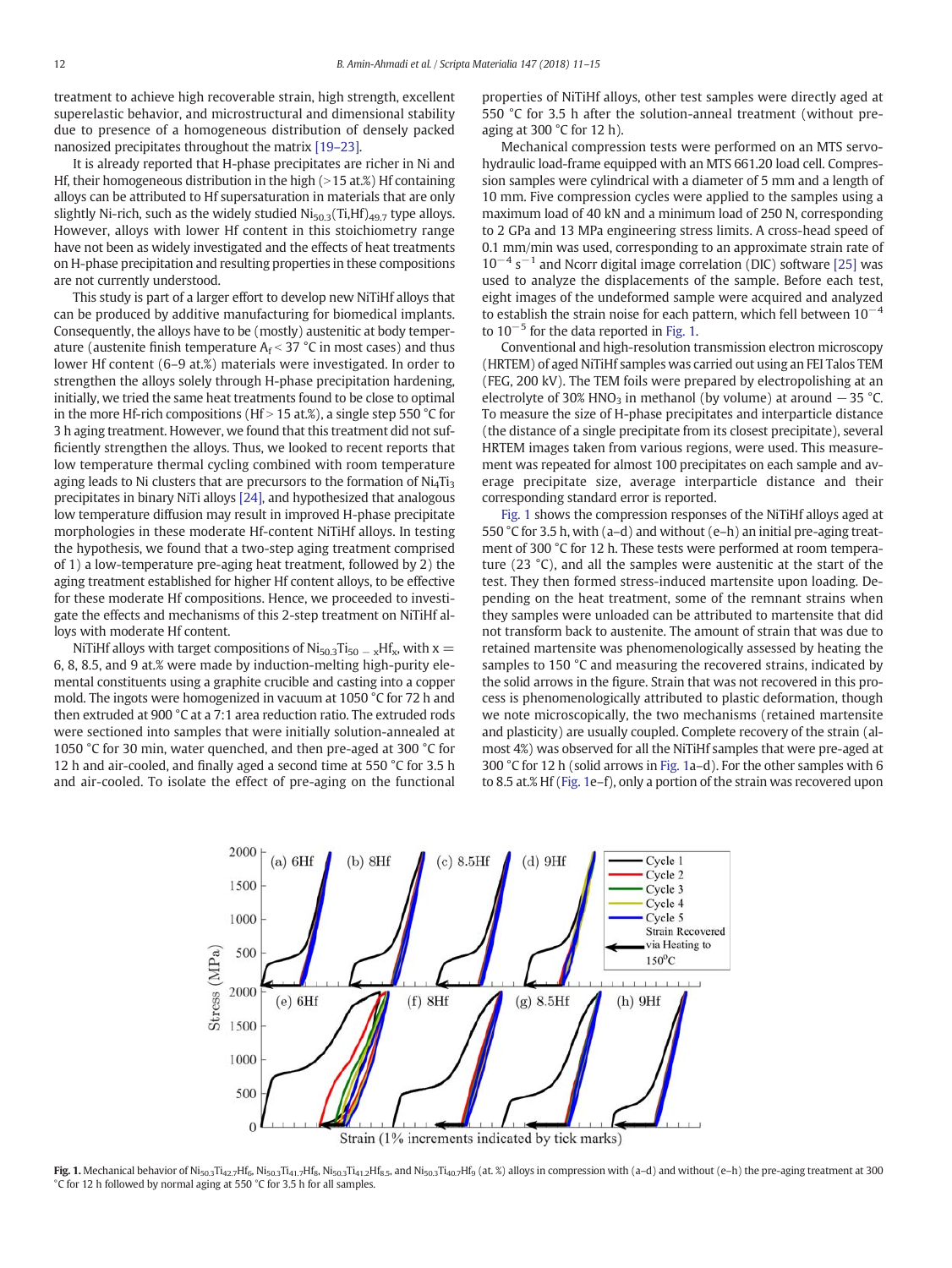<span id="page-2-0"></span>

Fig. 2. (a) Conventional BF image of  $Ni<sub>50.3</sub>Ti<sub>41.2</sub>Hf<sub>8.5</sub>$  after pre-aging at 300 °C for 12 h. Corresponding SAED along [111] zone axis is shown in the lower left inset. (b) HRTEM micrograph along [111] zone axis of  $\text{Ni}_{50.3}\text{Ti}_{41.2}\text{Hf}_{8.5}$  alloy pre-aged at 300 °C for 12 h and subsequently aged at 550 °C for 3.5 h.

heating, indicating a stronger presence of plasticity in the mechanical responses sans pre-aging. For the  $Ni<sub>50.3</sub>Ti<sub>40.7</sub>Hf<sub>9</sub>$  sample [\(Fig. 1](#page-1-0)g), however, the strain was fully recovered sans pre-aging, as well as in the pre-aged case. While we did not directly observe superelastic behavior in this study, these data do suggest that the pre-aged samples and the un-pre-aged 9Hf sample would likely exhibit stable superelastic responses at higher test temperatures.

Fig. 2a shows a representative bright field (BF) TEM image of the  $Ni<sub>50.3</sub>Ti<sub>41.2</sub>Hf<sub>8.5</sub>$  sample after pre-aging at 300 °C for 12 h. Fully formed H-phase precipitates were not observed. The corresponding selected area electron diffraction pattern (SAED) of the  $[111]_{B2}$  zone (upper right inset in Fig. 2a) confirms this observation, as the characteristic super-reflection of H-phase precipitates along 〈110〉 directions were not detected; however, a clear structured pattern of diffuse intensity is present. This pattern of diffuse intensity was also observed for other samples with different Hf content after pre-aging at 300 °C for 12 h. A filtered HRTEM study of the sample further corroborated the lack of fully formed H-phase precipitates after pre-aging at 300 °C for 12 h (as demonstrated in the lower left inset in Fig. 2a). The observed local distortion in HRTEM image may be due to existence of local strain field originated from Ni and/or Hf clustering during pre-aging.

These diffuse intensities with periodical character in reciprocal space indicate the existence of short-range order in the real-space lattice. Such diffuse intensities have been reported in binary  $N$ i<sub>50.6</sub>Ti<sub>49.4</sub> after lowtemperature aging and were attributed to the existence of microdomains in the form of clusters of Ni atoms as precursors to full formation of  $Ni<sub>4</sub>Ti<sub>3</sub>$  nanoprecipitates [\[24\].](#page-4-0) Analysis of H-phase precipitates in NiTiHf alloys indicates that the Hf content of the H-phase is higher than the Hf content in the matrix while the Ni content is also slightly higher in the precipitate compared with the matrix [\[19\].](#page-3-0) It is therefore expected that Hf and/or Ni atom clusters form after low-temperature aging (pre-aging treatment) as a precursor to H-phase precipitation upon further aging at higher temperatures, similar to the sequence of mechanisms that give rise to  $Ni<sub>4</sub>Ti<sub>3</sub>$  nano-precipitation in binary NiTi alloys.

Fig. 2b is a HRTEM micrograph of the Ni<sub>50.3</sub>Ti<sub>41.2</sub>Hf<sub>8.5</sub> alloy pre-aged at 300 °C for 12 h and subsequently aged at 550 °C for 3.5 h. The corresponding fast Fourier transform (FFT) is shown in the upper left inset. The primary spots in the FFT result from the B2 cubic austenite structure, and the super reflections at  $1/3$  positions along  $\langle 110 \rangle_{\text{B2}}$ , are reflections from uniquely oriented H-phase precipitates (shown by the letter "P"). The H-phase precipitate dimensions for the different alloy compositions and heat treatments are presented in Table 1. For all the pre-aged samples, regardless of Hf content, the H-phase precipitates nucleated homogenously inside the grains and heterogeneous precipitation on GBs was not observed. The precipitates were ellipsoidal in shape with average dimensions of  $14 \pm 1$  nm (length) and  $7 \pm 1$  nm (width); the interparticle distance was  $8 \pm 1$  nm. Variations in H-phase precipitate morphologies were not detectable for any of the pre-aged NiTiHf alloys using these TEM-based techniques; hence changes in their volume fractions are also unexpected. Therefore, the fully reversible 4% deformation depicted in [Fig. 1a](#page-1-0)–d is aided by the uniform distribution of finely spaced H-phase precipitates, which strengthen the matrix against plastic deformation, while not impeding the formation of martensite.

The microstructure of the  $Ni<sub>50.3</sub>Ti<sub>42.7</sub>Hf<sub>6</sub>$  alloy that was aged at 550 °C for 3.5 h (without pre-aging) is shown in the BF-TEM micrographs of [Fig. 3a](#page-3-0) and b taken from the vicinity of a GB and the interior of the

### Table 1

H-phase precipitate dimensions for Ni<sub>50.3</sub>Ti<sub>49.7</sub> - <sub>x</sub>Hf<sub>x</sub> alloys (x = 6, 8, 8.5, 9 at.%) with and without pre-aging at 300 °C for 12 h followed by normal aging at 550 °C for 3.5 h. For the latter case (without pre-aging), characteristic precipitate morphologies are described for both regions at grain boundaries (GB) as well as within the grain interiors.

|                                                            | With<br>pre-aging              | Without pre-aging                  |                                                |                                      |                                                  |                                               |
|------------------------------------------------------------|--------------------------------|------------------------------------|------------------------------------------------|--------------------------------------|--------------------------------------------------|-----------------------------------------------|
|                                                            | All alloys                     | $Ni_{50.3}Ti_{42.7}Hf_{6}$<br>(GB) | $Ni_{50.3}Ti_{42.7}Hf_{6}$<br>(interior grain) | $Ni_{50.3}Ti_{41.2}Hf_{8.5}$<br>(GB) | $Ni_{50.3}Ti_{41.2}Hf_{8.5}$<br>(interior grain) | $Ni_{50.3}Ti_{40.7}Hf_{9}$<br>(GB & interior) |
| Length $(nm)$<br>Width (nm)<br>Interparticle distance (nm) | $14 + 1$<br>$7 + 1$<br>$8 + 1$ | $60 + 4$<br>$15 + 2$<br>$5 + 1$    | $110 + 10$<br>$57 + 5$<br>$95 - 700$           | $43 + 1$<br>$12 + 1$<br>$5 + 1$      | $93 + 2$<br>$25 + 1$<br>$100 + 4$                | $23 + 1$<br>$10 + 1$<br>$12 \pm 1$            |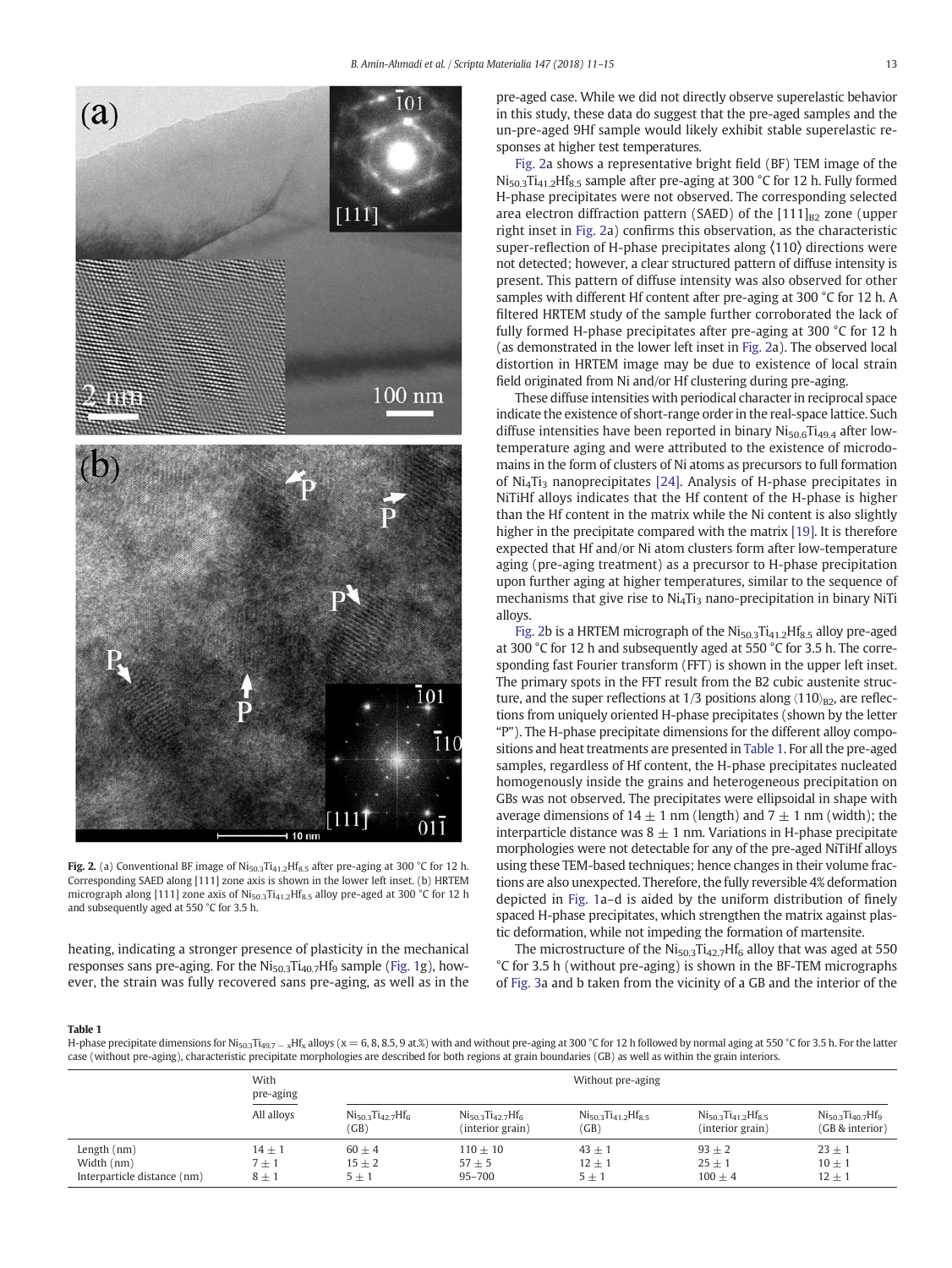<span id="page-3-0"></span>

Fig. 3. Conventional BF images of (a, b)  $N$ i<sub>50.3</sub>Ti<sub>42.7</sub>Hf<sub>6</sub>, (c)  $N$ i<sub>50.3</sub>Ti<sub>41.2</sub>Hf<sub>8.5</sub>, and (d)  $N$ i<sub>50.3</sub>Ti<sub>40.7</sub>H<sub>f9</sub> after aging at 550 °C for 3.5 h without the pre-aging treatment. All corresponding SAED patterns shown in each insets are along the [111] zone axis of the B2 structure. The fundamental reflections are indexed at the inset of Fig. 3d and the super reflections originated from Hphase precipitates are marked with arrowheads.

austenite grain, respectively. It is apparent that aging of the  $N$ i<sub>50.3</sub>Ti<sub>42.7</sub>Hf<sub>6</sub> alloy at 550 °C for 3.5 h induces heterogeneous nucleation of spindle-like H-phase precipitates along GBs (with an aspect ratio of 4) and a sparse distribution of larger, longer, and widely spaced ellipsoidal H-phase precipitates (with an aspect ratio of 2) in the interior of the grains, though the major part of the grain shown in Fig. 3b is actually free of precipitates. GBs are well known locations for heterogeneous nucleation in solid state precipitation processes because they decrease the interfacial energy between the precipitate and the parent phase, reduce stress fields, and because of the chemical composition gradient that exists around GBs [\[26\].](#page-4-0) However, because there is competitive growth on the GBs, the size of the grain boundary precipitates is small compared with the precipitates formed in the grain interiors.

With an increase in Hf content, the interparticle distance and size of the precipitates formed on the GB's and inside the grains decreases, as shown in Fig. 3c for the  $Ni<sub>50.3</sub>Ti<sub>41.2</sub>Hf<sub>8.5</sub>$  sample [\(Table 1\)](#page-2-0). This suggests that there is transition from heterogeneous precipitation in the 550 °C aged NiTiHf alloys (for low Hf content) to homogeneous precipitation in alloys with higher Hf content for the same  $Ni$ : (Ti  $+$  Hf) ratio. The microstructure of  $Ni<sub>50.3</sub>Ti<sub>40.7</sub>Hf<sub>9</sub>$  after aging at 550 °C for 3.5 h (without pre-aging) is shown in Fig. 3d. Clearly, the H-phase precipitates are homogenously nucleated and distributed in grain interiors and regions near GBs; heterogeneous GB precipitation is not observed. Consistent with the microstructural observations, the amount of permanent strain observed during compression testing decreased as the Hf content in-creased from 5.7% ([Fig. 1](#page-1-0)e for  $Ni<sub>50.3</sub>Ti<sub>42.7</sub>HF<sub>6</sub>$ ) to 2% [\(Fig. 1g](#page-1-0) for  $Ni<sub>50.3</sub>Ti<sub>41.2</sub>Hf<sub>8.5</sub>$ ), and finally, full recovery without permanent deformation was observed for the  $Ni<sub>50.3</sub>Ti<sub>40.7</sub>Hf<sub>9</sub>$  alloy, where precipitation was homogeneous and finely spaced.

Finally, we note that the stresses required to form martensite (the plateau stresses) for the samples that were pre-aged at 300 °C for 12 h were relatively consistent, falling between 410 and 510 MPa [\(Fig. 1](#page-1-0)a– d), yet in contrast, the martensite formation plateau stresses for the samples without the pre-aging treatment [\(Fig. 1e](#page-1-0)–h) continuously decreased from 810 MPa to 300 MPa as Hf content increased from 6 to 9 at.%. In the former case, we hypothesize that the previously discussed chemical diffusion mechanism that is promoted by pre-aging also promotes more available hafnium to go into H-phase precipitates as the overall Hf-content is increased for each different composition. Contrarily, the changes observed in the plateau stresses in the latter case (no pre-aging) are logically expected from the increase in overall Hf content of each alloy, given that for most of the compositions, H-phase precipitation is not uniform enough throughout the matrix to effect the transformation temperatures greatly. Increasing the Hf content in NiTiHf alloys increases the Martensite start  $(M_s)$  temperature [\[27\],](#page-4-0) thus through the Clausius-Clapeyron relation, the martensite formation stresses would decrease given a constant test temperature [\[28\]](#page-4-0).

In summary, pre-aging  $Ni_{50.3}Ti_{49.7-x}Hf_x$  alloys ( $x = 6, 8, 8.5, 9$  at.%) at 300 °C for 12 h after solution annealing at 1050 °C leads to a higher density of the H-phase precipitates during subsequent aging at 550 °C, than aging alone. This results in greater strength and subsequently improved mechanical and functional performance with 4% recoverable compression strain. The results suggest that Hf or other atom clusters form during the pre-aging treatment resulting in nucleation of a uniform distribution of H-phase when subsequently aged at 550 °C. Aging NiTiHf alloys at 550 °C directly after the solution annealing treatment (without pre-aging), leads to heterogeneous nucleation of H-phase precipitates on the GBs in the lower Hf compositions (6 to 8 at.%). Most of the grain interior is free of the precipitates, which results in reduced strength and leads to poor mechanical behavior. However, as Hf content is increased, homogenous precipitation is achieved directly, without pre-aging. As a result, mechanical and functional behavior is improved compared to the compositions with lower Hf content and no pre-aging.

### Acknowledgements

B.A. was supported by a fellowship from Confluent Medical Technologies. A.P.S. acknowledges support from the Department of Energy, Basic Energy Sciences (grant no. DE-SP0022534). R.D.N. gratefully acknowledges support from the NASA Transformative Aeronautics Concepts Program, Transformational Tools & Technologies (TTT) Project, and the SMA Technology Lead, Othmane Benafan.

### References

- [1] [C.M. Wayman, K. Otsuka, Shape Memory Materials, Cambridge University Press,](http://refhub.elsevier.com/S1359-6462(17)30724-8/rf0005) [Cambridge, 1999.](http://refhub.elsevier.com/S1359-6462(17)30724-8/rf0005)
- 
- [2] [K. Otsuka, X. Ren, Prog. Mater. Sci. 50 \(2005\) 511](http://refhub.elsevier.com/S1359-6462(17)30724-8/rf0010)–678. [3] [S. Miyazaki, K. Otsuka, ISIJ Int. 29 \(1989\) 353](http://refhub.elsevier.com/S1359-6462(17)30724-8/rf0015)–377.
- [4] [J. Beyer, J. Phys. IV 5 \(1995\) 433](http://refhub.elsevier.com/S1359-6462(17)30724-8/rf0020)-442.
- [5] [T.W. Duerig, K.N. Melton, D. Stockel, C.M. Wayman, Engineering Aspects of Shape](http://refhub.elsevier.com/S1359-6462(17)30724-8/rf0025) [Memory Alloys, Butterworth-Heinemann, Boston, 1990](http://refhub.elsevier.com/S1359-6462(17)30724-8/rf0025).
- [6] [K. Gall, H.J. Maier, Acta Mater. 50 \(2002\) 4643](http://refhub.elsevier.com/S1359-6462(17)30724-8/rf0030)–4657.
- [7] [D.A. Miller, D.C. Lagoudas, Mater. Sci. Eng. A 308 \(2001\) 161](http://refhub.elsevier.com/S1359-6462(17)30724-8/rf0035)–175.
- [8] J. Khalil-Allafi[, B. Amin-Ahmadi, J. Mater. Sci. 45 \(2010\) 6440](http://refhub.elsevier.com/S1359-6462(17)30724-8/rf0040)–6445.
- [9] [M.J. Drexel, G.S. Selvaduray, A.R. Pelton, Proc. Int. Conf. Shape Mem. Superelastic](http://refhub.elsevier.com/S1359-6462(17)30724-8/rf0045) [Technol. \(2006\) 447](http://refhub.elsevier.com/S1359-6462(17)30724-8/rf0045)–454.
- [10] [M. Elahinia, N. Shayesteh, M. Taheri, A. Amerinatanzi, B.A. Bimber, R.F. Hamilton,](http://refhub.elsevier.com/S1359-6462(17)30724-8/rf0050) [Prog. Mater. Sci. 83 \(2016\) 630](http://refhub.elsevier.com/S1359-6462(17)30724-8/rf0050)–663.
- [11] [M. Elahinia, N. Shayesteh Moghaddam, M. Taheri Andani, A. Amerinatanzi, B.A.](http://refhub.elsevier.com/S1359-6462(17)30724-8/rf0055) [Bimber, R.F. Hamilton, Prog. Mater. Sci. 83 \(2016\) 630](http://refhub.elsevier.com/S1359-6462(17)30724-8/rf0055)–663.
- [12] [G.S. Bigelow, A. Garg, S.A. Padula, D.J. Gaydosh, R.D. Noebe, Scr. Mater. 64 \(2011\)](http://refhub.elsevier.com/S1359-6462(17)30724-8/rf0060) [725](http://refhub.elsevier.com/S1359-6462(17)30724-8/rf0060)–728.
- [13] [O. Benafan, R.D. Noebe, S.A. Padula, R. Vaidyanathan, Metall. Mater. Trans. A 43](http://refhub.elsevier.com/S1359-6462(17)30724-8/rf0065) [\(2012\) 4539](http://refhub.elsevier.com/S1359-6462(17)30724-8/rf0065)–4552.
- [14] [H.E. Karaca, E. Acar, H. Tobe, S.M. Saghaian, Mater. Sci. Technol. 13 \(2014\)](http://refhub.elsevier.com/S1359-6462(17)30724-8/rf0070) 1530–[1544.](http://refhub.elsevier.com/S1359-6462(17)30724-8/rf0070)
- [15] [L. Patriarca, H. Sehitoglu, Scr. Mater. 101 \(2015\) 12](http://refhub.elsevier.com/S1359-6462(17)30724-8/rf0075)–15.
- [16] [A. Evirgen, I. Karaman, R. Santamarta, J. Pons, R.D. Noebe, Acta Mater. 83 \(2015\)](http://refhub.elsevier.com/S1359-6462(17)30724-8/rf0080) [48](http://refhub.elsevier.com/S1359-6462(17)30724-8/rf0080)–60.
- [17] [X.D. Han, R. Wang, Z. Zhang, D.Z. Yang, Acta Mater. 46 \(1998\) 273](http://refhub.elsevier.com/S1359-6462(17)30724-8/rf0085)–281.
- [18] [F. Yang, D.R. Coughlin, P.J. Phillips, L. Yang, A. Devaraj, R.D. Noebe, M.J. Mills, Acta](http://refhub.elsevier.com/S1359-6462(17)30724-8/rf0090) [Mater. 61 \(2013\) 3335](http://refhub.elsevier.com/S1359-6462(17)30724-8/rf0090)–3346.
- [19] [D.R. Coughlin, P.J. Phillips, G.S. Bigelow, A. Garg, R.D. Noebe, M.J. Mills, Scr. Mater. 67](http://refhub.elsevier.com/S1359-6462(17)30724-8/rf0095) [\(2012\) 112](http://refhub.elsevier.com/S1359-6462(17)30724-8/rf0095)–115.
- [20] [H.E. Karaca, S.M. Saghaian, G. Ded, H. Tobe, B. Basaran, H.J. Maier, R.D. Noebe, Y.I.](http://refhub.elsevier.com/S1359-6462(17)30724-8/rf0100) [Chumlyakov, Acta Mater. 61 \(2013\) 7422](http://refhub.elsevier.com/S1359-6462(17)30724-8/rf0100)–7431.